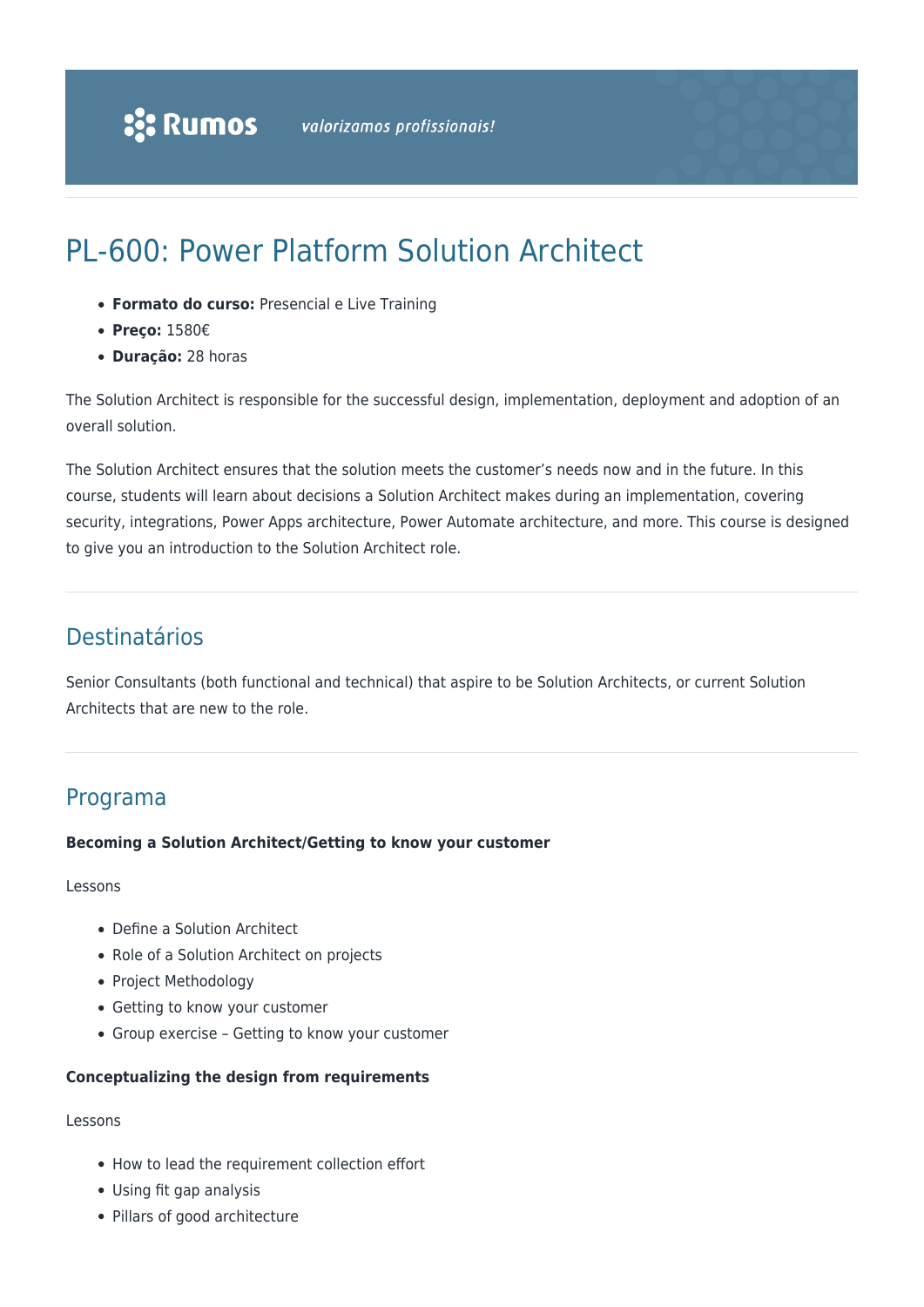- Blueprinting the solution architecture
- Group exercise Design from requirements

# **Project governance and working as a team**

#### Lessons

- Solution Architect's role in project governance
- Techniques for keeping a project on track
- Scenarios that could cause a project to fail
- Group exercise Project governance and working as a team

# **Power Platform Architecture**

# Lessons

- Key Power Platform architecture components
- Understand how platform design and limits influence solution architectures
- Updates and feature releases
- Understand how to communicate how the platform meets customer needs

# **Data Modeling**

## Lessons

- Data model influences
- Data model strategy
- Data types
- Data relationships
- Group exercise Data modeling

# **Analytics and artificial intelligence**

## Lessons

- Planning and evaluating requirements
- Operational reporting
- Power BI
- Enterprise BI
- Pre-built insights and custom AI

## **Power Apps Architecture**

## Lessons

- Discuss options for apps and how to choose where to start
- Discuss app composition options
- Using components as part of your app architecture
- Considerations for including Portals as an app in your architecture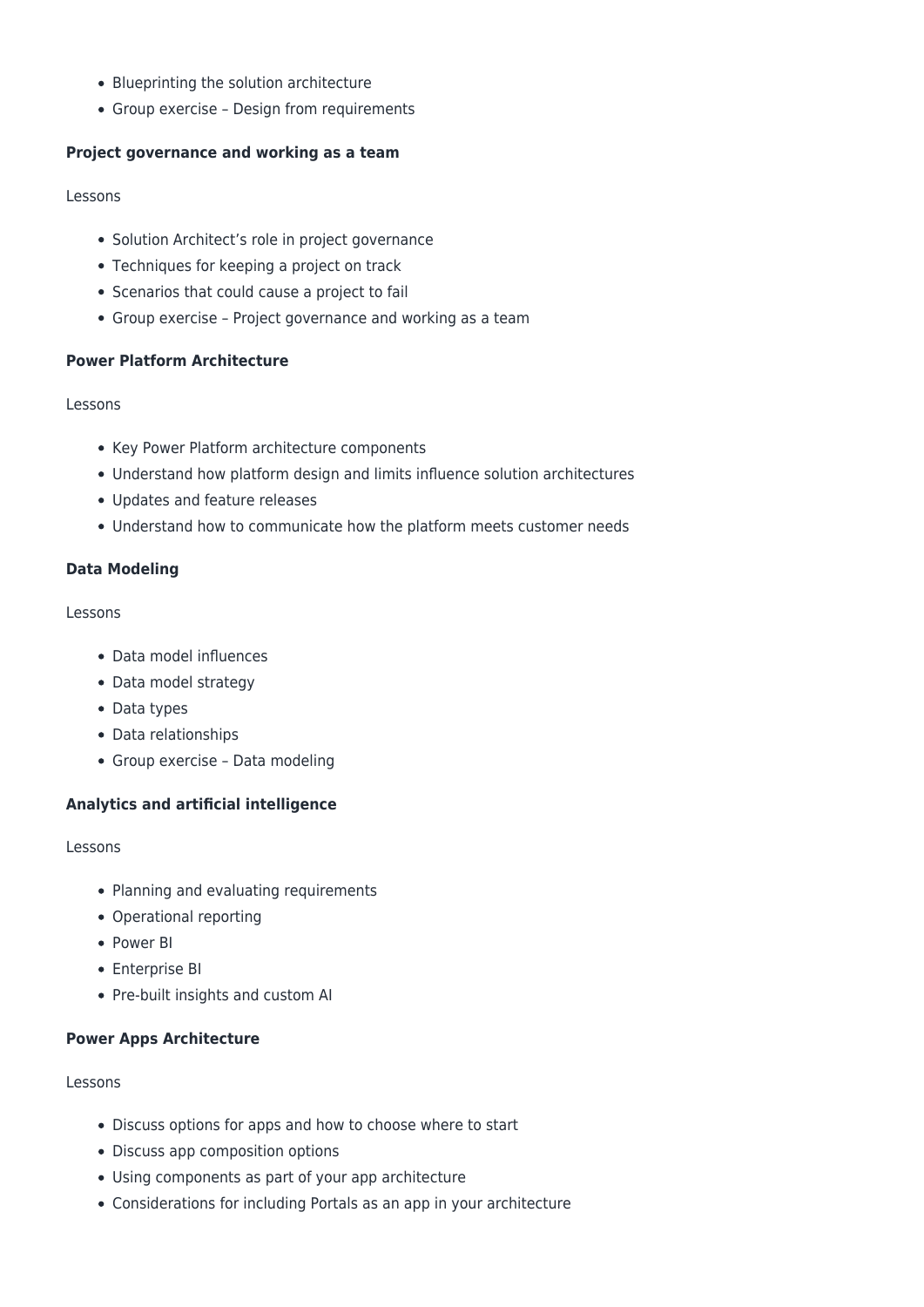Group exercise – Power Apps Architecture topics

## **Application Lifecycle Management (ALM)**

#### Lessons

- Microsoft vision and Solution Architect's role in ALM
- Environment strategies
- Defning a solution structure for your deliverable
- Lab : ALM Hands-on Lab

## **Power Automate Architecture**

#### Lessons

- Discuss options for automation and custom logic
- Review considerations for using triggers and common actions
- Explore using Business Process Flows (BPF) to guide users through business processes
- Group Exercise Evaluate scenarios for Power Automate usage

## **Security Modeling**

#### Lessons

- Solution Architect's role in security modeling
- Discovery and learning your client's environment
- Controlling access to environments and resources
- Controlling access to CDS Data
- Group Exercise Security Modeling

## **Integration**

## Lessons

- Solution Architects role in Integrations
- What is an integration and why do we need it
- Platform features that enable integration
- CDS Event Publishing
- Scenarios for group discussion

## **Dynamics 365 Applications Architecture**

## Lessons

- Solution Architect's role when deploying Dynamics 365 apps
- Architecture Considerations for primary apps
- Group Exercise App specific working groups evaluate requirements

## **Testing and Go Live**